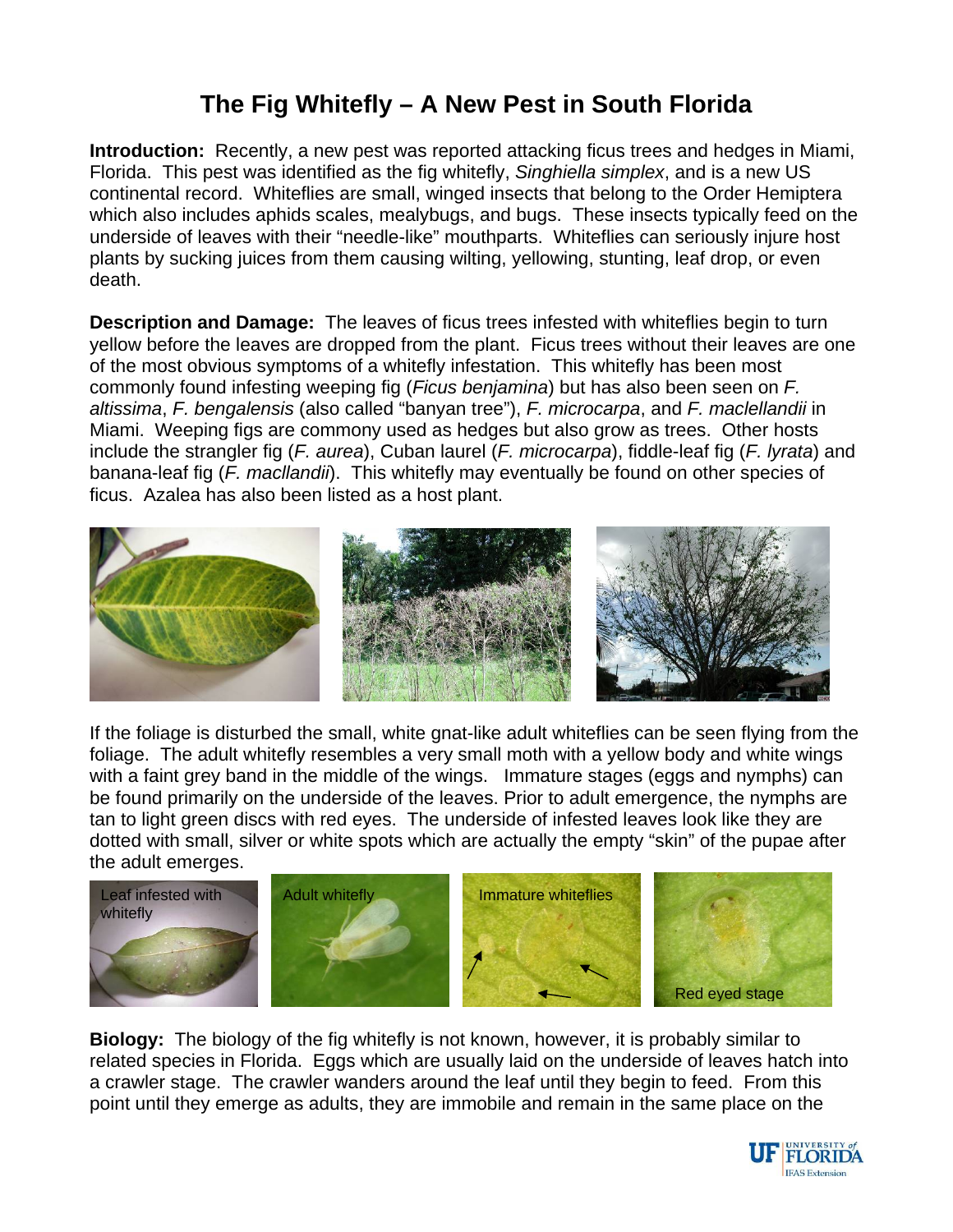plant. These feeding, non-mobile stages (nymphs) are usually oval, flat, and simple in appearance.

**Management:** Although efforts to understand and control this pest are ongoing, there are several potential options for whitefly control. However, it is necessary to consider the site (landscape, hedge, large tree, container, production, etc), the size and number of trees, and the surrounding environment before taking steps to control this pest. For large trees, for example, a foliar spray may not be possible.

In the **landscape**, several natural enemies have been observed attacking this whitefly which can play an important role in controlling this pest. Efforts to introduce other natural enemies are being considered. Awareness of these natural enemies is very important so decisions for additional control measures can be made wisely so as not to also kill the natural enemies.



**Monitor** your ficus plants for early signs of an infestation because it will be easier to manage the pest before it builds to high populations and causes major damage. Also, if infested trees or hedges are trimmed, either leave the clippings on the property or if removing, bag the clippings to reduce the chance of spreading the insects. If clippings are being transported in a truck, be sure to either bag them or cover these clippings with a tarp.

Insecticidal soap or oil sprays may be an effective method of control for **homeowners**, but, thorough coverage of the undersides of the leaves is especially important. It will also be necessary to repeat these applications every 7 to 10 days. The use of other insecticides may be necessary to control this pest. However, it is important to use products that will not be detrimental to the natural enemies. Protecting natural enemies may be a critical component in the **long-term control** of this pest. Insecticides with systemic properties may be very useful in whitefly control because they can be applied as a drench to the soil and provide longer lasting control.

**CONTROL IN THE LANDSCAPE:** The current recommendation is to drench the soil around the base of the tree or hedge with a product that contains a neonicotinoid compound (clothianidin, dinotefuran, imidacloprid, or thiamethoxam).

| <b>Active</b><br><b>Ingredient</b> | <b>Trade Name</b>                                                | Over-the-<br><b>Counter</b> | <b>Commercial</b><br><b>Product</b> | <b>Requires</b><br>Professional<br>Applicator or<br>License |
|------------------------------------|------------------------------------------------------------------|-----------------------------|-------------------------------------|-------------------------------------------------------------|
| Clothianidin                       | Arena 50 WDG                                                     |                             |                                     |                                                             |
| <b>Dinotefuran</b>                 | Safari 20 SG                                                     |                             | X                                   |                                                             |
|                                    | Spectricide Systemic Tree & Shrub Insect Control<br>+ Fertilizer |                             |                                     |                                                             |
| Imidacloprid                       | Merit 75 WP, 75 WSP, or 2F                                       |                             |                                     |                                                             |
|                                    | Bayer Advanced Tree & Shrub Insect Control                       |                             |                                     |                                                             |
| Thiamethoxam                       | Meridian 25 WG                                                   |                             | Χ                                   |                                                             |